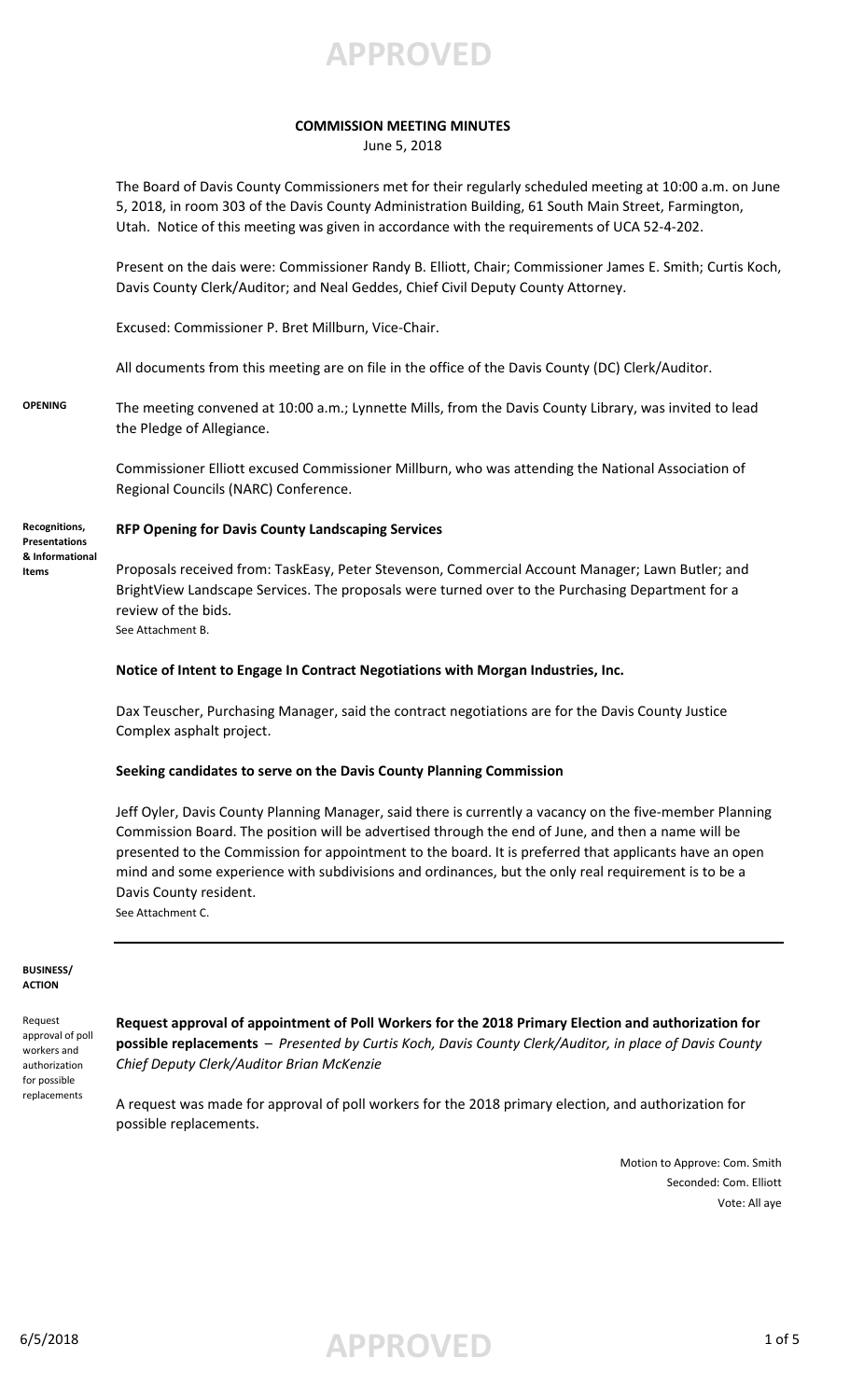**APPROVED**

Agreement #2018-236, with Utah Legal Services, for legal assistance for senior citizens

**Agreement #2018-0236, with Utah Legal Services, to provide legal education presentations and direct legal assistance to senior citizen residents of Davis County consistent with the requirements of the Older Americans Act** – *Presented by Brian Hatch, Davis County Health Department Director*

Under of the Older Americans Act, the County receives funding to provide legal assistance to seniors. This contract is with Utah Legal Services to provide that assistance. The contract period is July 1, 2018 to June 30, 2019. The payable contract amount is up to \$6396.52.

> Motion to Approve: Com. Smith Seconded: Com. Elliott Vote: All aye

Summary List, #2018-237, of payable agreements for events

**Summary list, #2018-237, of payable agreements (8) for various events** – *Presented by Neka Roundy, Davis County Community & Economic Development Specialist*

A summary of eight payable contracts, which were approved on the department level, was presented to the Commission. The contract periods vary by event, with dates ranging from Jan. 25, 2018 to April 16, 2018. The total payable amount for the contracts is \$8,032.39.

> Motion to Approve: Com. Smith Seconded: Com. Elliott Vote: All aye

Commissioners commended Neka for her work on the Great Salt Lake Bird Festival. It was a wonderful experience, and brought visitors to Davis County from across the country.

Resolution #2018-238 to approve Interlocal Agreement with Sunset City for dispatch services

**Resolution, #2018-238, to approve Interlocal Agreement with Sunset City to provide dispatch services** – *Presented by Chief Deputy Arnold Butcher, of the Davis County Sheriff's Office, in place of Undersheriff Brent Peters.*

The resolution presented is to approve an Interlocal Agreement with Sunset City, for Davis County to provide [police] dispatch services for the city.

> Motion to Approve: Com. Smith Seconded: Com. Elliott Vote: All aye

Interlocal Agreement #2018-238, with Sunset City, for dispatch services

**Interlocal Agreement #2018-238, with Sunset City, to provide dispatch services** – *Presented by Chief Deputy Arnold Butcher, of the Davis County Sheriff's Office, in place of Undersheriff Brent Peters.*

The Interlocal Agreement, with Sunset City, is to provide [police] dispatch services through the Davis County Sheriff's Office. The contract period is July 1, 2018 to June 30, 2019. The receivable contract amount is \$18,288 for the year.

> Motion to Approve: Com. Smith Seconded: Com. Elliott Vote: All aye

Resolution, #2018-239, to approve Interlocal Agreement with Syracuse City, for dispatch services

**Resolution, #2018-239, to approve Interlocal Agreement with Syracuse City to provide dispatch services**  – *Presented by Chief Deputy Arnold Butcher, of the Davis County Sheriff's Office, in place of Undersheriff Brent Peters.*

The resolution presented is to approve an Interlocal Agreement with Syracuse City, for Davis County to provide dispatch services for the city.

> Motion to Approve: Com. Smith Seconded: Com. Elliott Vote: All aye

6/5/2018 **APPROVED** 2 of 5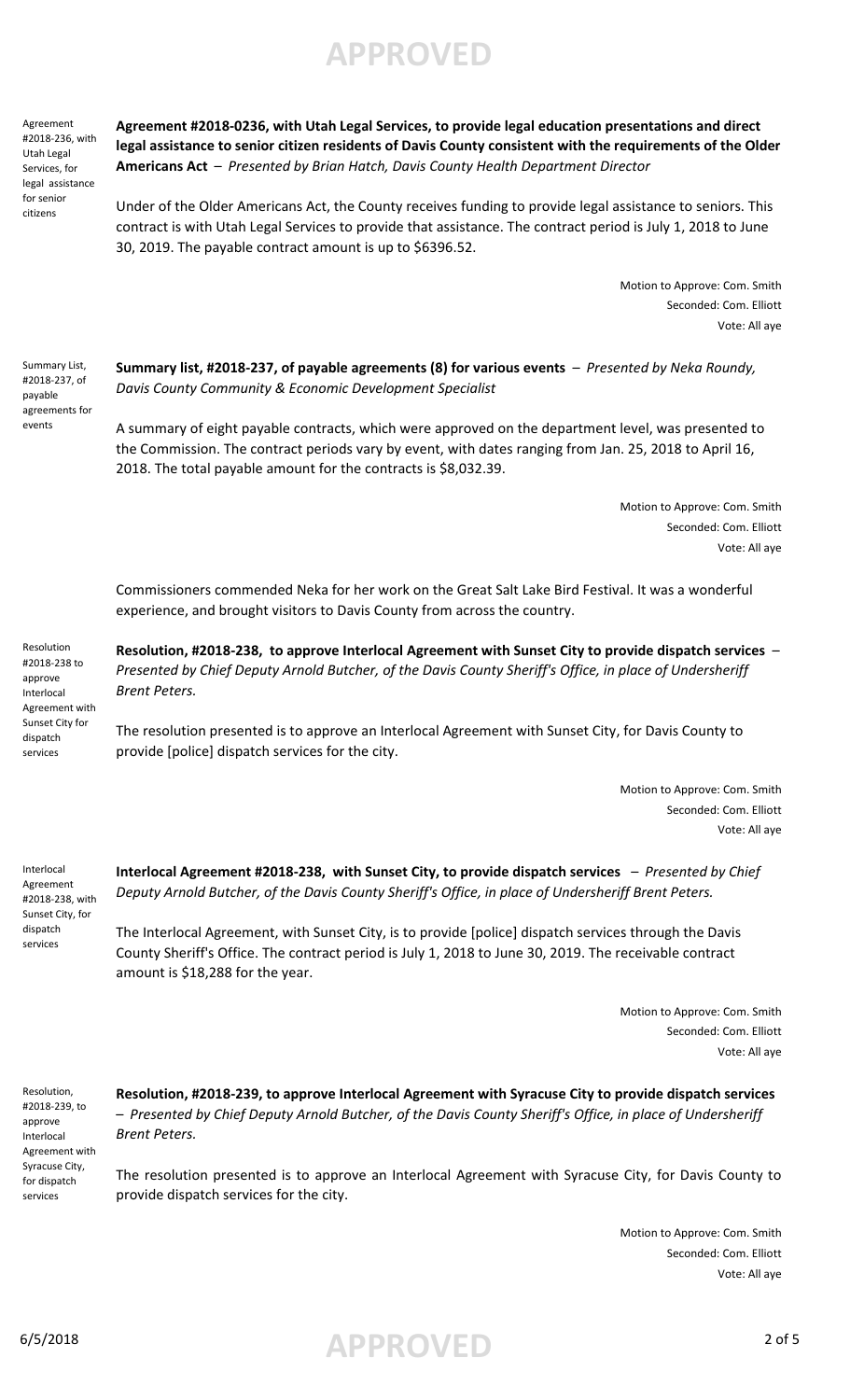**APPROVED**

Interlocal Agreement #2018-239, with Syracuse City, for dispatch services

**Interlocal Agreement #2018-239, with Syracuse City, to provide dispatch services** – *Presented by Chief Deputy Arnold Butcher, of the Davis County Sheriff's Office, in place of Undersheriff Brent Peters.*

The Interlocal Agreement, with Syracuse City, is to provide dispatch services through the Davis County Sheriff's Office. The contract period is July 1, 2018 to June 30, 2019. The receivable annual contract amount is \$27,749.14 for fire dispatch, and \$52,578 for police dispatch.

> Motion to Approve: Com. Smith Seconded: Com. Elliott Vote: All aye

Amendment #2017-245-A, with Utah Dept. of Natural Resources, extending the Bonneville Shoreline Trail appropriation

**Amendment #2017-245-A, with Utah Department of Natural Resources, to extend the appropriation for the Bonneville Shoreline Trail (BST) project for one year** – *Presented by Jeff Oyler, Davis County Planning Manager*

The Legislature gave Davis County an appropriation to do work on the Bonneville Shoreline Trail. The County is asking to extend the contract one more year, due to an environmental assessment currently being done on the Shoreline Trail across Davis County. The assessment will not be complete until next spring, so there is a need to extend the contract end date from June 30, 2018 to June 30, 2019. The appropriation amount remains \$150,000.

> Motion to Approve: Com. Smith Seconded: Com. Elliott Vote: All aye

Request #2018- 240, for approval of nonmonetary assistance for Bountiful Rotary Club

**Request approval #2018-240 for non-monetary assistance for a non-profit entity, Bountiful Rotary Club, as provided in UCA 17-50-303(3)** – *Presented by Dave Hansen, Davis County Legacy Events Center Director*

This request is for approval of non-monetary assistance for a non-profit entity. The entity, Bountiful Rotary Club, would like to use the Legacy Event Center's small bleachers at their car show in Bountiful. The event is a fundraiser to buy winter wear for underprivileged children.

> Motion to Approve: Com. Smith Seconded: Com. Elliott Vote: All aye

Agreement #2018-240, with Bountiful Rotary Club, for use of bleachers

**Agreement #2018-240, with Bountiful Rotary Club, for use of bleachers for their Coats for Kids Car Show**  – *Presented by Dave Hansen, Davis County Legacy Events Center Director*

This agreement is the contract for Bountiful Rotary Club's use of the Legacy Events Center's bleachers. The contract period is June 14, 2018 to June 17, 2018. There is no contract amount because it's a contribution.

> Motion to Approve: Com. Smith Seconded: Com. Elliott Vote: All aye

Request for appointment of Com. Smith to Davis County Library Board of **Directors** 

**Request appointment of Davis County Commissioner James E. Smith to the Davis County Library Board of Directors** – *Presented by Commissioner Elliott*

The appointment of Commissioner Elliott as chairman of the Davis County Commission, in place of Commissioner Smith, includes a change of portfolio assignments for both of them. It is, therefore, necessary to request that Commissioner Jim Smith be appointed to the Davis County Library Board of Directors. Commissioner Elliott has enjoyed working with the Library Board and noted that the library team is working on a lot of great projects.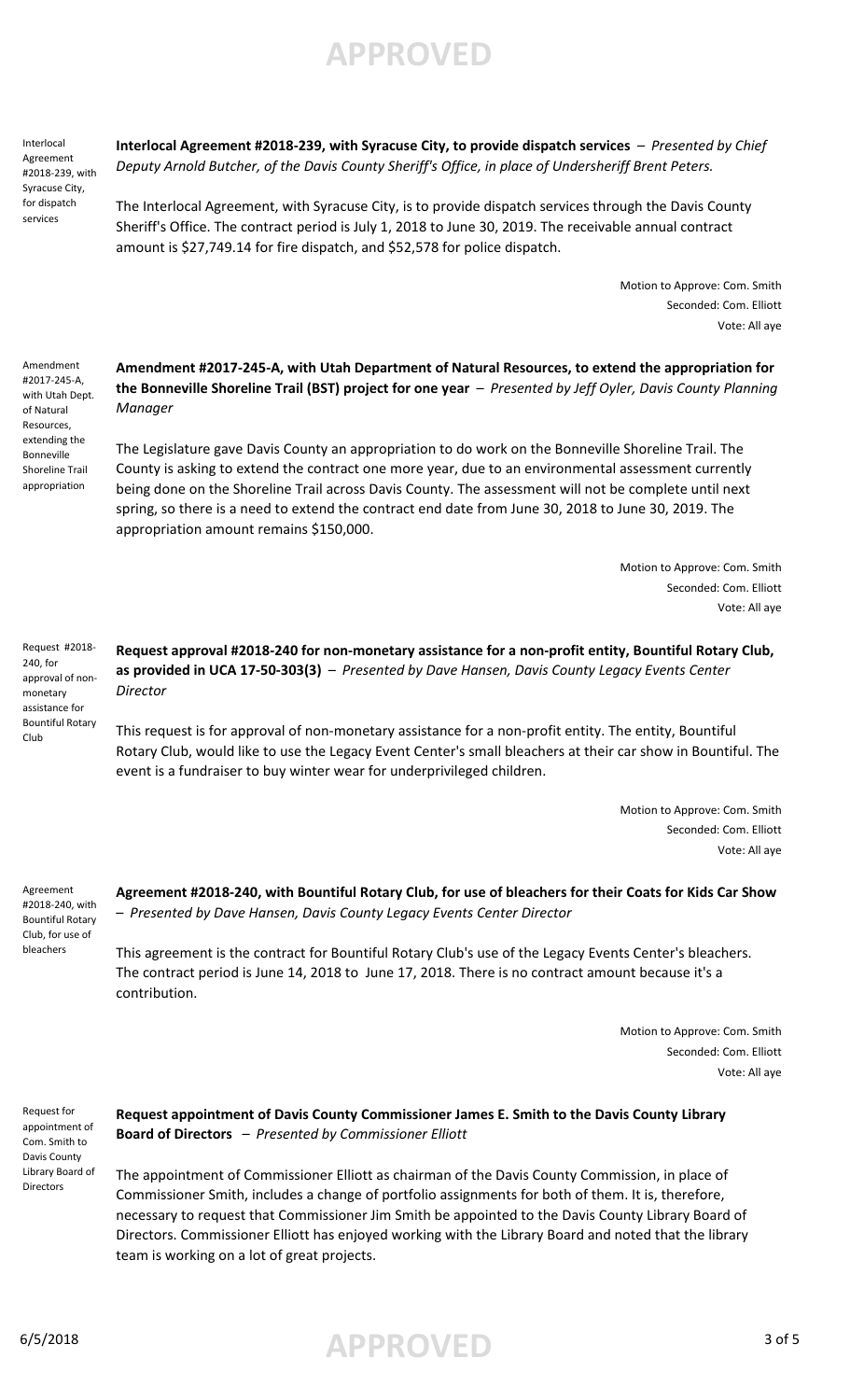## **APPROVED**

Motion to Approve: Com. Elliott Seconded: Com. Smith Vote: All aye

Commissioner Smith moved to recess to Board of Equalization. Commissioner Elliott seconded the motion. All voted aye.



6/5/2018 **APPROVED** 4 of 5